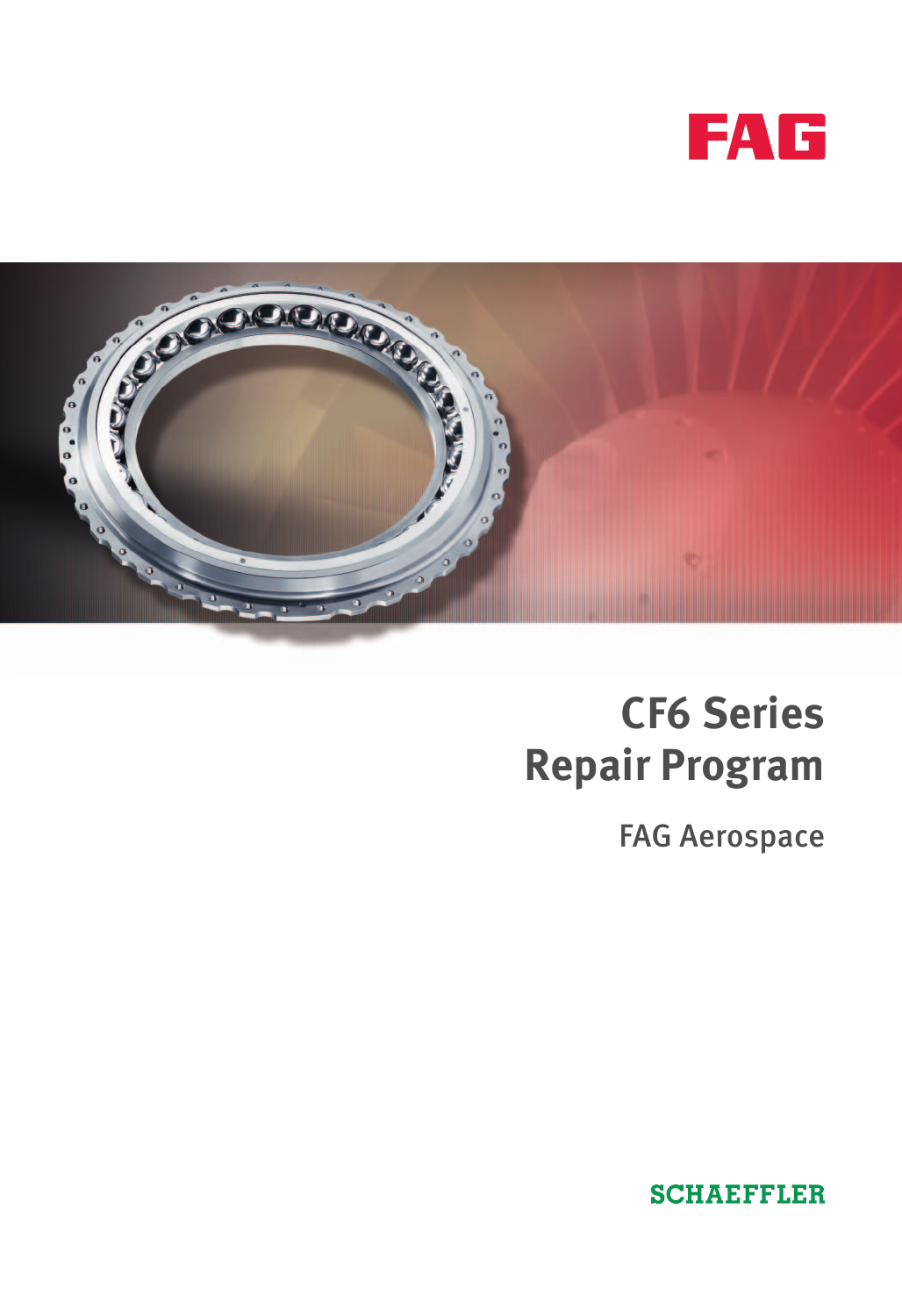### **CEFFECT**<br>Renair Proc **Repair Program**

**Features** We are committed to joint development partnerships with technology leaders in the aviation and aerospace industry. Our customers are world renowned manufacturers of airplanes, aircraft engines, helicopters, space launchers and satellites. International airlines and engine maintenance shops apply our competence in bearing diagnosis and repair.

> The engine CF6 has been manufactured by General Electric (GE) since 1976. FAG Aerospace supplies, amongst other things, the engine bearings for several bearing locations in the CF6, *Figure 1*.



## *Figure 1* Engine bearing for engine CF6

### Engine variants and applications

The engine CF6 is available in the following variants: ■ CF6-50 ■ CF6-80.

It is fitted in several types of aircraft:

Applications

| CF6-50      |         | CF6-80      |         |
|-------------|---------|-------------|---------|
| Airbus A300 |         | Airbus A300 |         |
| Boeing 747  |         |             | A310    |
|             | DC10-30 |             | A330    |
|             |         | Boeing 767  |         |
|             |         |             | 747     |
|             |         |             | $MD-11$ |
|             |         |             |         |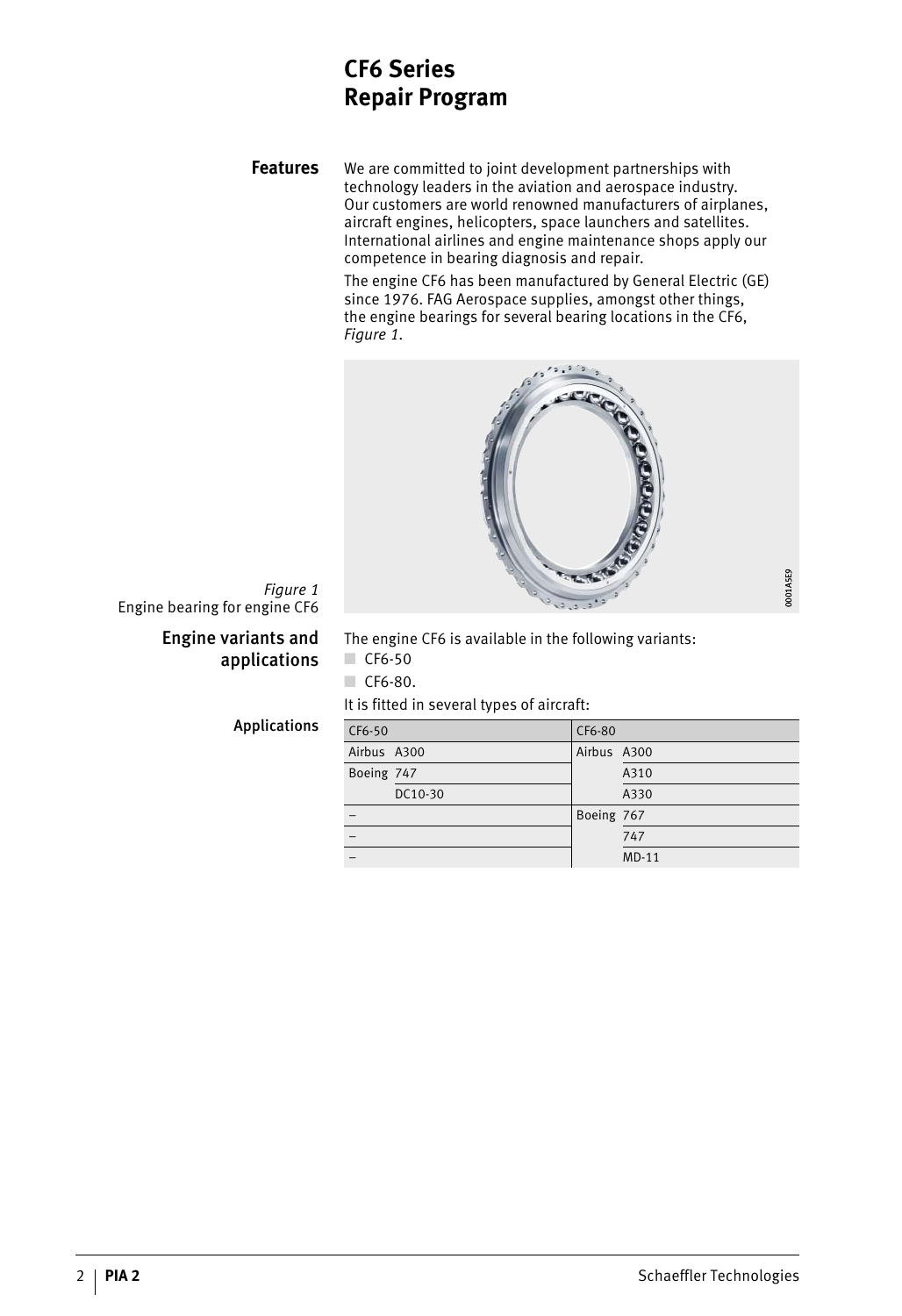Engine bearings In the engine CF6, there are several approved bearing types for each location, see table.

**Overview** Bearing locations and bearing types

| Bearing location, bearing type | Part number |  |
|--------------------------------|-------------|--|
| #1B                            | 1380M52P01  |  |
|                                | 1380M52P02  |  |
|                                | 1459M40P02  |  |
|                                | 9244M15P03  |  |
|                                | 9244M15P04  |  |
|                                | 9312M83P03  |  |
|                                | 9312M83P04  |  |
| #2R                            | 1327M96P01  |  |
| #4B                            | 1333M87P01  |  |
|                                | 1333M88P01  |  |
|                                | 1333M89P01  |  |
|                                | 1459M42P01  |  |
|                                | 1665M59P01  |  |
|                                | 9218M65P01  |  |
|                                | 9244M51P01  |  |
| #4R                            | 1539M66P01  |  |
|                                | 1539M66P02  |  |
| #5R                            | 1327M78P03  |  |
| #6R                            | 9317M51P04  |  |
|                                | 9317M51P05  |  |
| <b>IGB</b>                     | 1340M78P01  |  |

 $B = ball bearing$ 

 $R =$  roller bearing

 $IGB = internal$  box bearing

The standard turn around time is 18 calendar days between receipt and despatch at FAG Aerospace.

#### Certifications FAG Aerospace is a maintenance company with certification from the following civil aviation authorities:

- EASA, Repair Station No. DE.145.0127
- FAA, Repair Station No. F2GY854J
- CAAC, Repair Station No. F04900413
- TCCA, Repair Station No. 809-23.